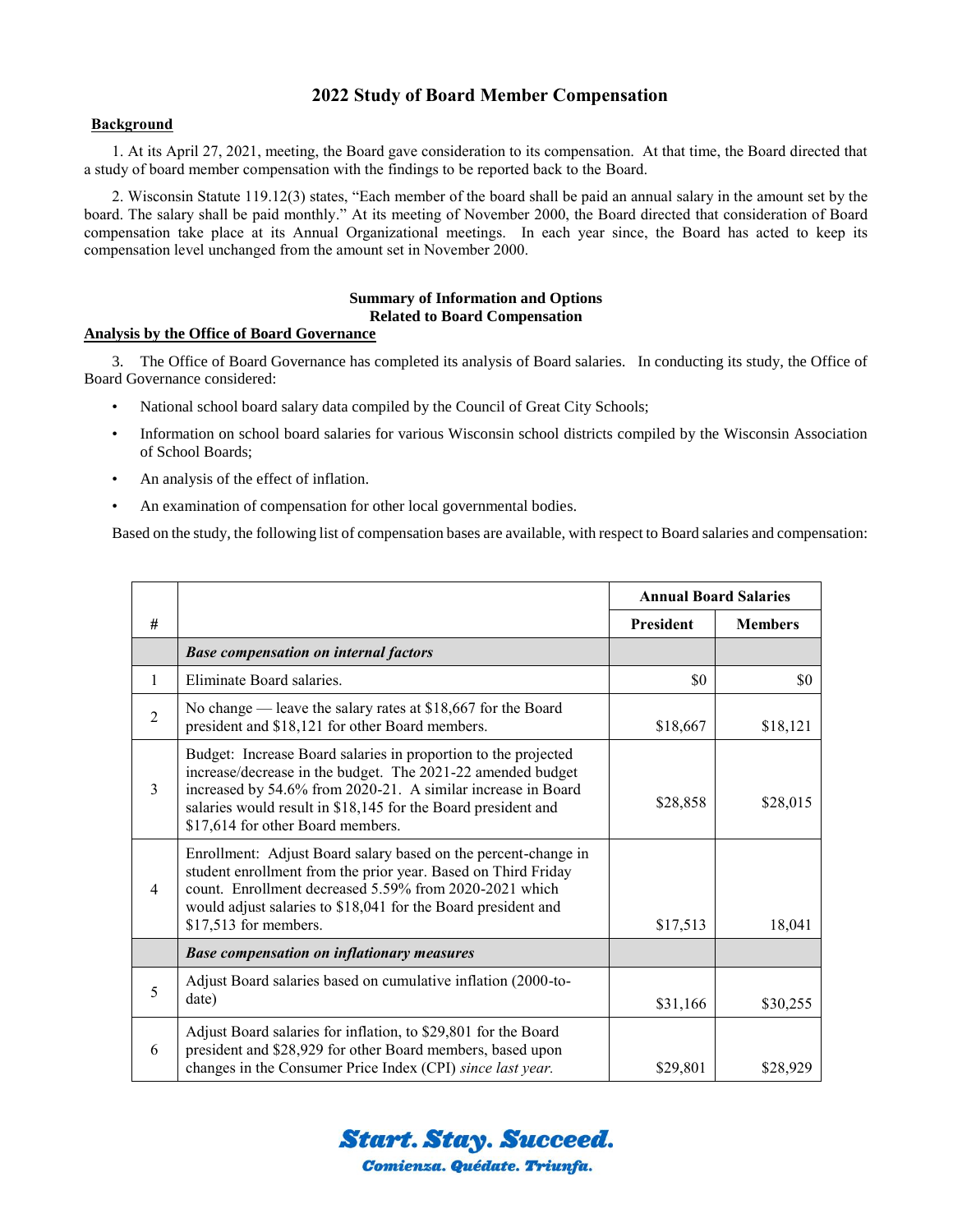|                |                                                                                                                                                                                                                                                                | <b>Annual Board Salaries</b> |                |
|----------------|----------------------------------------------------------------------------------------------------------------------------------------------------------------------------------------------------------------------------------------------------------------|------------------------------|----------------|
| #              |                                                                                                                                                                                                                                                                | President                    | <b>Members</b> |
| $\overline{7}$ | Adjust Board salaries for inflation, to \$29,893 for the Board<br>president and \$29,754 for other Board members, based upon<br>changes in the Consumer Price Index (CPI) since November 2000<br>(the last time the Board approved a salary change).           | \$29,893                     | \$29,754       |
|                | <b>Base compensation on other school districts</b>                                                                                                                                                                                                             |                              |                |
| 8              | Set Board salary based on the average of board member<br>compensation for the five largest school districts in Wisconsin<br>after MPS in terms of population. (See below)                                                                                      | \$4,640                      | \$4,580        |
| 9              | Set Board salary based on the average of the highest compensated<br>school boards in Wisconsin, excluding the MBSD. (See below)                                                                                                                                | \$6,841                      | \$6,482        |
| 10             | Increase Board salaries to \$28,448 for the Board President and<br>\$27,574 for other Board members, which was the average annual<br>salary of Board members in districts that responded to the most<br>recent survey by the Council of Great City Schools.    | \$28,448                     | \$27,574       |
|                | Base compensation on other local units of government                                                                                                                                                                                                           |                              |                |
| 11             | Align Board salaries to that of the Metro Milwaukee Sewerage<br>District (MMSD) Commission members.                                                                                                                                                            | \$12,370                     | \$10,683       |
| 12             | Match Board salaries to that of the Milwaukee Common Council,<br>which is currently \$77,614 per year, with the Common Council<br>President receiving \$82,749.                                                                                                | \$82,849                     | \$77,614       |
| 13             | Set Board salaries in a similar manner as that of the Milwaukee<br>County Board of Supervisors, which is based on a statutorily<br>mandated comparison of Consumer Price Index for urban<br>consumers and the annual per capita income of Milwaukee<br>County. | \$41,223                     | 27,482         |

# **Five Largest Districts in Wisconsin by Population (Excluding MPS)\***

| 2021-22 Third<br><b>Friday Count</b> | <b>District</b>      | President |       | Member |       |
|--------------------------------------|----------------------|-----------|-------|--------|-------|
| 25,497                               | Madison              | \$        | 8,300 | \$     | 8,000 |
| 19,166                               | Green Bay            |           | 4,800 |        | 4,800 |
| 19,381                               | Kenosha <sup>*</sup> |           |       |        |       |
| 16,516                               | Racine               |           | 3,600 |        | 3,600 |
| 15,217                               | Appleton             |           |       |        |       |
|                                      | Average              | \$        | 4.640 | \$     | 4.580 |